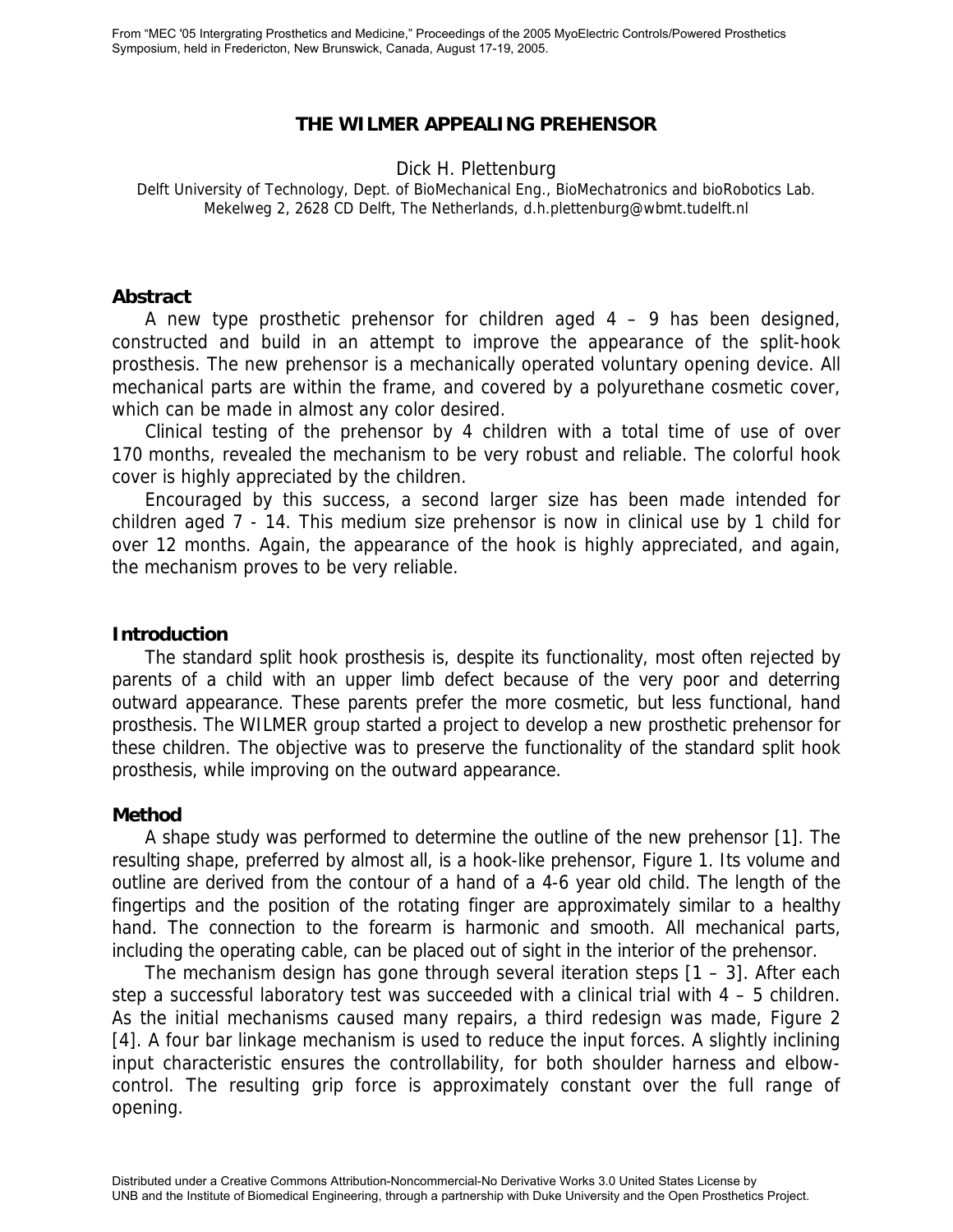From "MEC '05 Intergrating Prosthetics and Medicine," Proceedings of the 2005 MyoElectric Controls/Powered Prosthetics Symposium, held in Fredericton, New Brunswick, Canada, August 17-19, 2005.



Figure 1. The WILMER appealing prehensor.



Figure 2. The WILMER appealing prehensor. Top left: cross sectional drawing of the mechanism; top right: several parts, partly assembled; bottom: assembled four bar mechanism.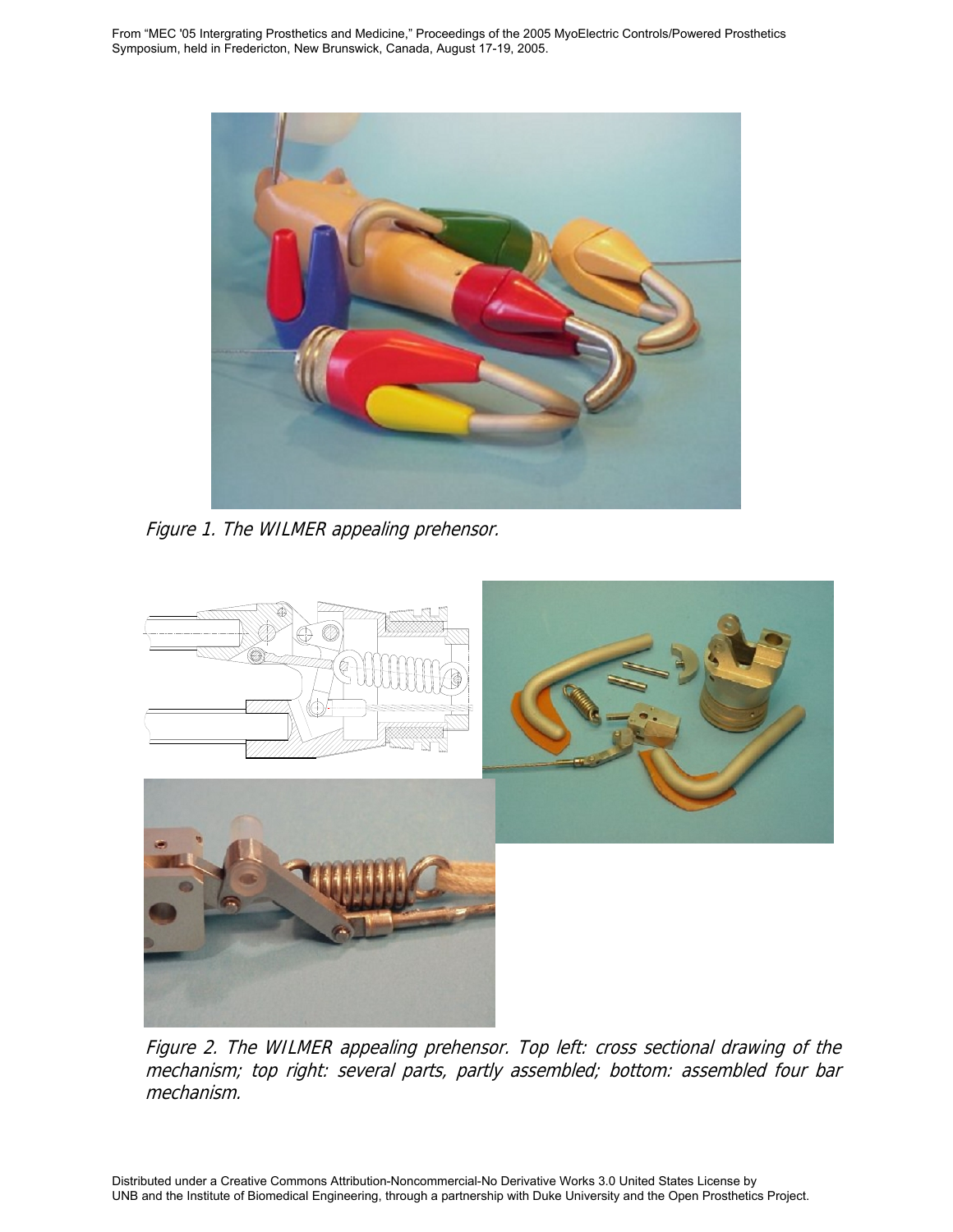Integrated into the frame of the prehensor is a lightweight friction wrist prosthesis. The frame is enclosed by a cosmetic cover made out of flexible polyurethane resin. This way several unique features were obtained: the outside of the prehensor is rugged and easy to maintain; the cover can be easily removed to access the mechanism; and the cover can be coloured. Giving the cover a bright primary colour emphasises the toy-like nature of the prehensor, thus advancing the acceptance and use of the prehensor by the child. It is even possible to supply several covers in different colours, which can be exchanged by the child according to its daily moods.

# **Results**

After successful laboratory testing, the latest version of the WILMER appealing prehensor has been issued for clinical trials. It has been in daily use by four children for over 170 months of total testing time, Table 1.

| Name      | Gender | <b>Born</b> | Affected side | Period of use      | No of fittings | Colour                          |
|-----------|--------|-------------|---------------|--------------------|----------------|---------------------------------|
| AS        |        | 199208      |               | 199912 – to date   |                | Yellow<br>Red [200102]          |
|           |        |             |               |                    |                | Blue [200305]                   |
| <b>NB</b> |        | 199411      |               | 199904 $-$ to date |                | Yellow & Red $[1st fitting]$    |
|           |        |             |               |                    |                | Red & Yellow $[2^{nd}$ fitting] |
| JG        |        | 199508      | R             | 199907 - 200002    |                | Yellow                          |
| YK        | M      | 199612      |               | $200111 -$ to date |                | Blue $[1st$ & $2nd$ fitting]    |

Table 1. Users of clinical prototype WILMER appealing prehensor

User JG unfortunately suffered from several medical problems, not related to the arm defect, a few months after the start of the clinical trial. Her parents therefore decided to stop the use of any arm prosthesis. The other three users still use the WILMER appealing prehensor. User AS changed the colour of the hook on two occasions, but still uses the original mechanism. Users NB and YK on the other hand, each received a second prototype due to excessive wear of the fingers of the hook after respectively 27 and 40 months of use.

All children highly appreciated their device. It has not caused any negative reactions or strange associations, with, for instance, science fiction. Because of the smooth outline of the prehensor and the integration of the control cable, wear of clothing is reduced considerably. The children are delighted by the bright coloured appearance of the prehensor. All children chose a colour out of our standard palette, one [NB] of them mixed colours between the housing and the thumb.

Over the overall testing period only a few repairs were necessary. On two occasions an axle of the four bar mechanism was lost due to corrosion of the stainless steel [!!] retaining rings. After replacement of the axle and the retaining rings from a second delivery batch the problem did not occur again. On three occasions the operation cable broke at its connection to the mechanism. This could be repaired by renewal of the